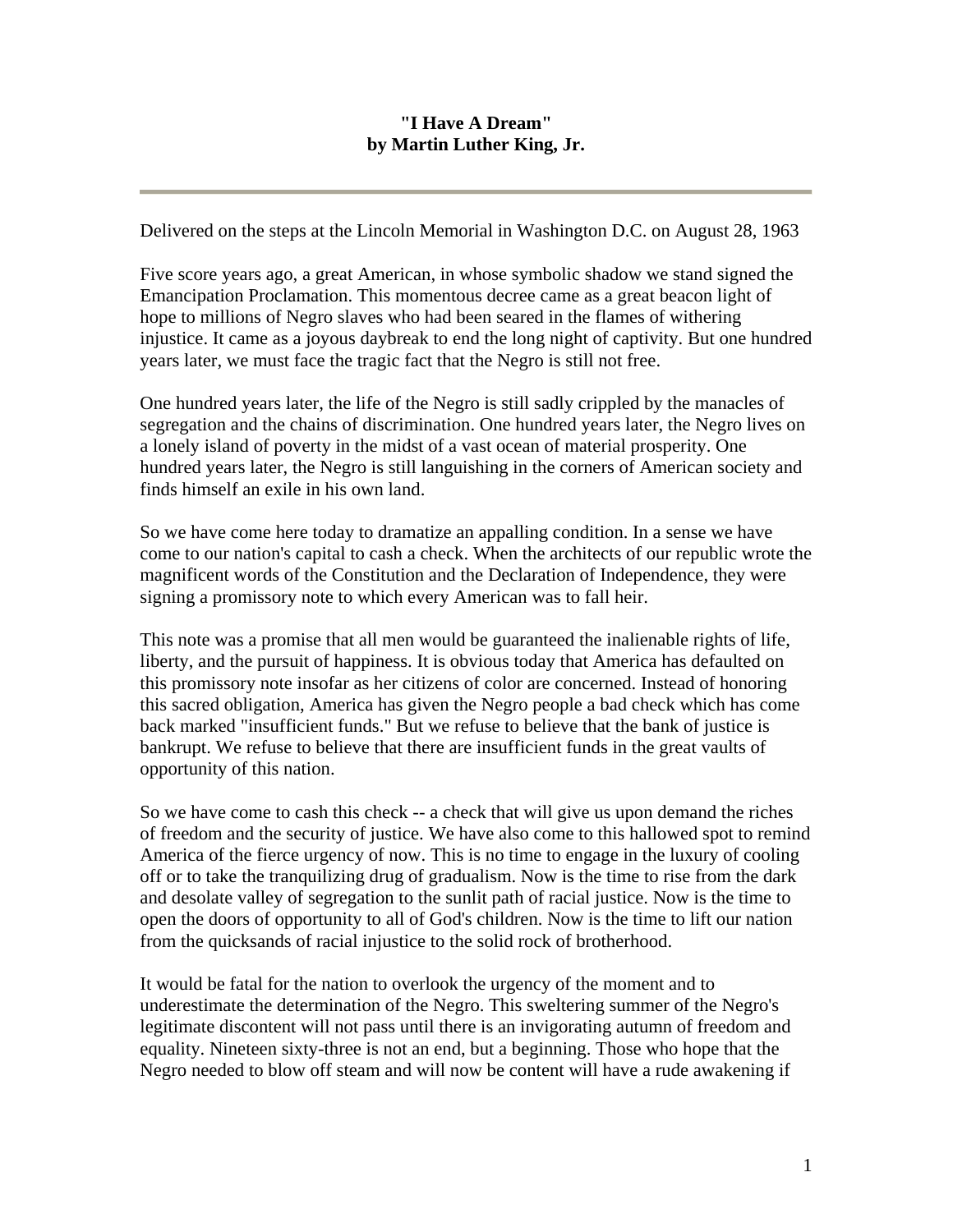the nation returns to business as usual. There will be neither rest nor tranquility in America until the Negro is granted his citizenship rights.

The whirlwinds of revolt will continue to shake the foundations of our nation until the bright day of justice emerges. But there is something that I must say to my people who stand on the warm threshold which leads into the palace of justice. In the process of gaining our rightful place we must not be guilty of wrongful deeds. Let us not seek to satisfy our thirst for freedom by drinking from the cup of bitterness and hatred.

We must forever conduct our struggle on the high plane of dignity and discipline. we must not allow our creative protest to degenerate into physical violence. Again and again we must rise to the majestic heights of meeting physical force with soul force.

The marvelous new militancy which has engulfed the Negro community must not lead us to distrust of all white people, for many of our white brothers, as evidenced by their presence here today, have come to realize that their destiny is tied up with our destiny and their freedom is inextricably bound to our freedom.

We cannot walk alone. And as we walk, we must make the pledge that we shall march ahead. We cannot turn back. There are those who are asking the devotees of civil rights, "When will you be satisfied?" we can never be satisfied as long as our bodies, heavy with the fatigue of travel, cannot gain lodging in the motels of the highways and the hotels of the cities. We cannot be satisfied as long as the Negro's basic mobility is from a smaller ghetto to a larger one. We can never be satisfied as long as a Negro in Mississippi cannot vote and a Negro in New York believes he has nothing for which to vote. No, no, we are not satisfied, and we will not be satisfied until justice rolls down like waters and righteousness like a mighty stream.

I am not unmindful that some of you have come here out of great trials and tribulations. Some of you have come fresh from narrow cells. Some of you have come from areas where your quest for freedom left you battered by the storms of persecution and staggered by the winds of police brutality. You have been the veterans of creative suffering. Continue to work with the faith that unearned suffering is redemptive.

Go back to Mississippi, go back to Alabama, go back to Georgia, go back to Louisiana, go back to the slums and ghettos of our northern cities, knowing that somehow this situation can and will be changed. Let us not wallow in the valley of despair. I say to you today, my friends, that in spite of the difficulties and frustrations of the moment, I still have a dream. It is a dream deeply rooted in the American dream.

I have a dream that one day this nation will rise up and live out the true meaning of its creed: "We hold these truths to be self-evident: that all men are created equal." I have a dream that one day on the red hills of Georgia the sons of former slaves and the sons of former slave owners will be able to sit down together at a table of brotherhood. I have a dream that one day even the state of Mississippi, a desert state, sweltering with the heat of injustice and oppression, will be transformed into an oasis of freedom and justice. I